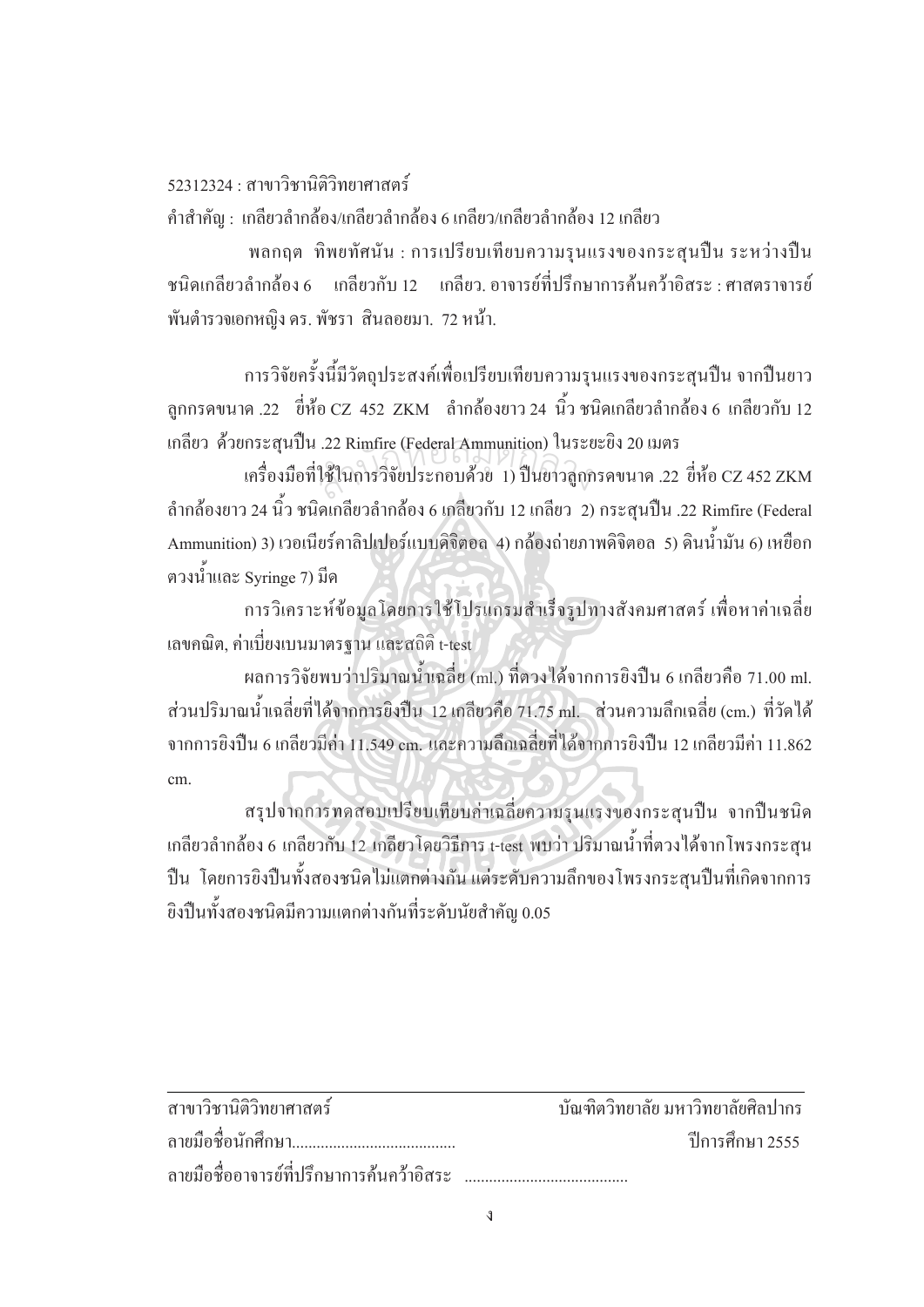## 52312324 : MAJOR : (FORENSIC SCIENCE)

## KEY WORD : BARREL/6-GROOVE BARRELS/12-GROOVE BARRELS

 PONLAKRIT TIPPAYATASNAN : A COMPARISON OF RIFLES' BULLET LETHALITY BETWEEN 6-GROOVE AND 12-GROOVE BARRELS. INDEPENDENT STUDY ADVISOR : PROF. POL. COL. PATCHARA SINLOYMA, Ph.D. 72 pp.

 The Objectives of the research are comparison of rifles' bullet lethality from smallbore rifle .22 CZ 452 ZKM barrel 24 inches between 6-groove and 12-groove barrels by .22 Rimfire (Federal Ammunition) aimed shooting in diversion steps of 20 metre.<br>The Research Tools are: 1) Smallbore rifle .22 CZ 452 ZI

 The Research Tools are : 1) Smallbore rifle .22 CZ 452 ZKM barrel 24 inches between 6-groove and 12 groove barrels 2) bullets .22 Rimfire (Federal Ammunition) 3) The Digital Vernier Caliper 4) Digital Camera 5) Crayon 6) Jar and Syringe 7) Knife

 The research have found that the mean of water quantity (ml.) from hole crayon measure by shooting the rifle 6-groove barrels are 71.00 ml. And the mean of water quantity (ml.) by shooting the rifle 12-groove barrels are 71.75 ml. The mean of deep level (cm.) from crayon measure by shooting the rifle 6-groove barrels are 11.549 cm. And the mean of deep level (cm.) from crayon measure by shooting the rifle 12-groove barrels are 11.862 cm.

 The results of comparison mean of rifles' bullet lethality between 6-groove and 12-groove barrels by t-test have found that the water quantity (ml.) of hole bullets by shooting the rifle 6-groove barrels and 12-groove barrels are not different. The deep level (cm.) of hole bullets by shooting the rifle 6-groove barrels and 12-groove barrels are different in  $\alpha$  = 0.05

| Program of Forensic Science | Graduate School, Silpakorn University |
|-----------------------------|---------------------------------------|
|                             | Academic Year 2012                    |
|                             |                                       |